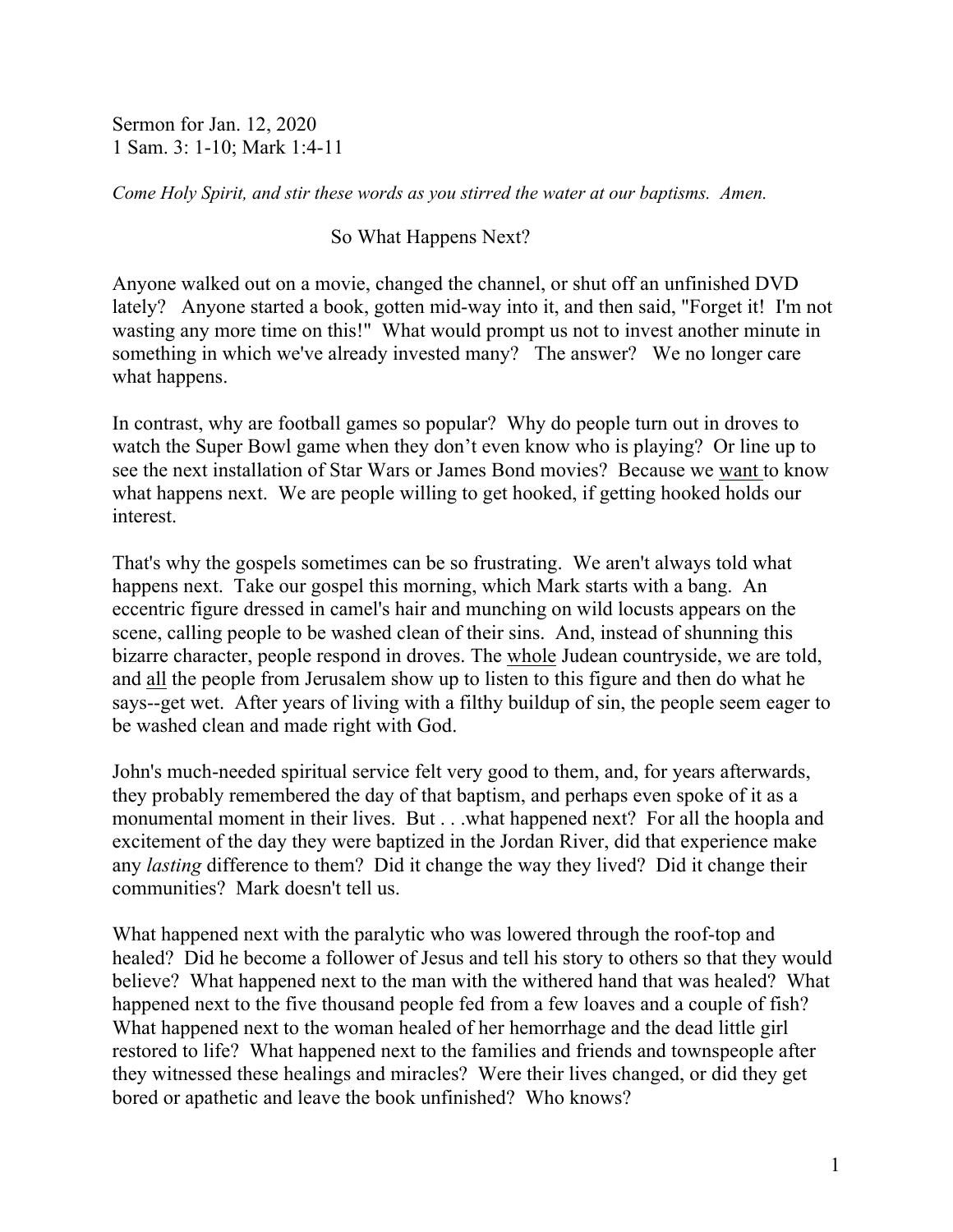Of course, we do know what happened next to John the Baptist. Answering God's call to come away from his secluded and safe life in the desert, he undertook a period of service, inviting people to take a real look at their lives and to enter into a relationship--not with him, but with someone else. All his work, all his ministry, all his stepping on toes wasn't even for his benefit, but for Christ's. And what happened next was that he lost his head.

And after his own baptism, we know what happened next to Jesus Christ. Answering God's call to come away from his secluded and safe life in Nazareth, he undertook a period of service, inviting people to take a real look at their lives and to enter into a relationship not with him, but with someone else--God. All his work, all his ministry, all his stepping on toes wasn't even for his benefit, but for ours. And what happened next was that he lost his life.

And then there are Paul, and Peter, and Martin Luther, and John Calvin, and John Wesley, and Dietrich Bonhoeffer, and Karl Barth, and Billy Graham, and Mother Teresa, and our grandparents, and our parents, and you, and me, and the "what happened next" in each of our lives. If we have been born of water, whether immersed or doused or sprinkled, like John and like Jesus and like the saints before us, we, too, have been set on a baptismal *journey.*

Baptism isn't a one-time-only special occasion where grandparents take pictures and the congregation oohs and aaahs and wipes away tears. Baptism is a connection to--and inclusion in--the body of Christ. Baptism is an *action.* It enables us to die to our selfishness and our agendas and to rise with Jesus. It makes us dead to sin and alive to God. It gives us new and everlasting life, and the awesome identity as children of a living and loving Lord. It is the beginning of our spiritual journeys and growth, not the culmination.

But if that's all baptism is--a memory--we've made a big mistake. Being called into the body of Christ is being called into service and servanthood. We come up out of the water alive to love and serve others, not ourselves. Further, we don't serve in order to get our needs met, or to earn points, or for recognition, or to persuade God to see things our way. We serve God as our response to the love of God, the God who not only created the earth and everything in it, but who then came to earth to save us from our very selves.

And we make a mistake if we believe that baptism is the beginning of a lifetime of perfect bliss. Think about what happens next after the baptism of Jesus — Mark tells us that the Spirit immediately drives Jesus "out into the wilderness," where he had to battle all sorts of temptation for comfort, power and possessions. Baptism doesn't protect us from temptation, or seal us in a sinless void, or keep bad things from happening to us. It doesn't work that way. Ask John. Ask Jesus.